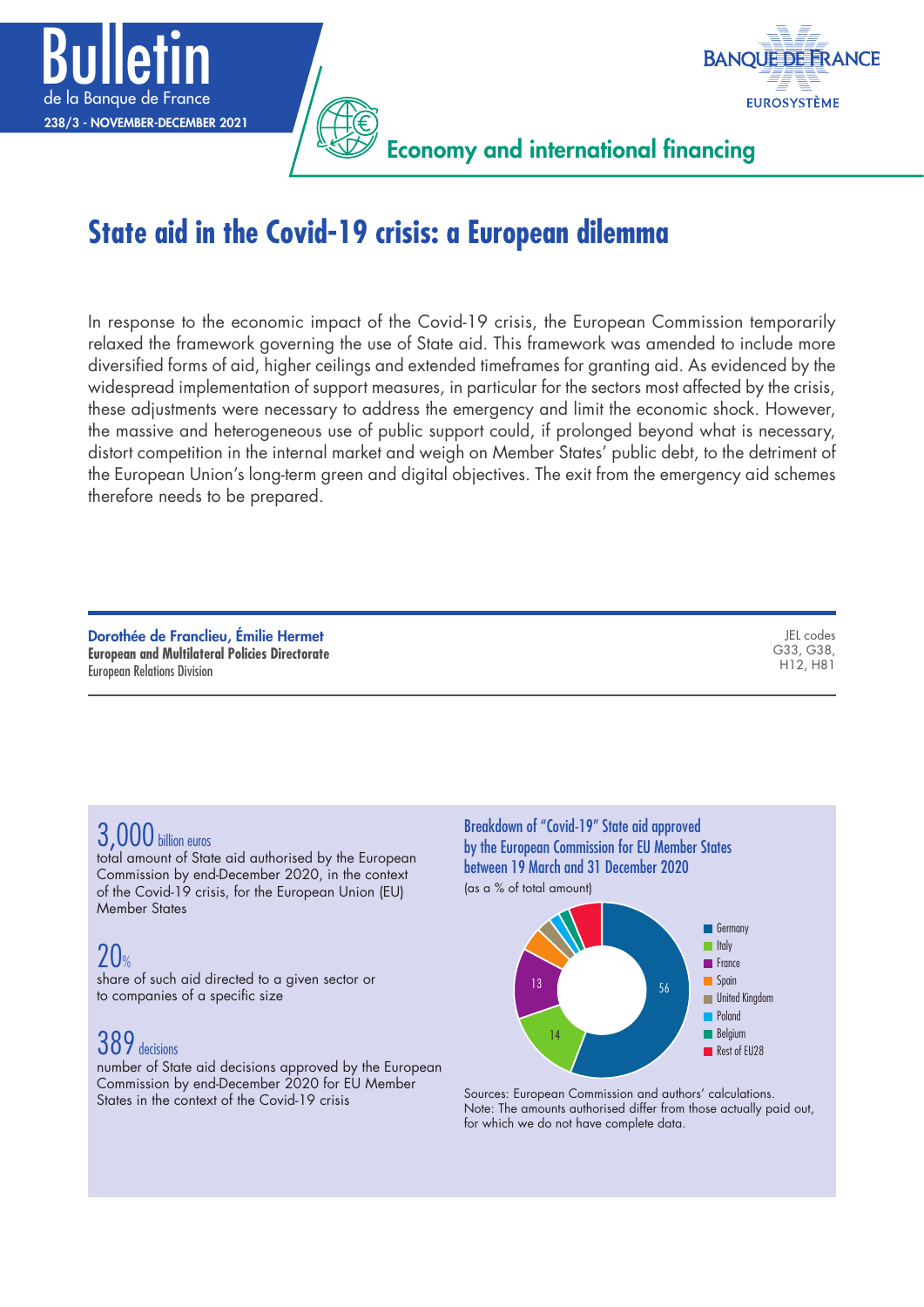



### **1 European rules governing the use of State aid in the Covid-19 crisis**

### Conditional measures to support companies

European law prohibits State aid, beyond specific exceptions, because it is considered contrary to the rules of the internal market.

According to the Court of Justice of the European Union (CJEU), *"in order to determine whether a State measure constitutes aid, it is necessary to establish whether the recipient undertaking receives an economic advantage which it would not have obtained under normal market conditions<sup>1</sup>"*. Thus, State aid is public aid that confers a selective advantage onto the company concerned, affecting both competition and intra-EU trade (Ministry of the Economy and Finance, 2016a); it is therefore not neutral for the functioning of the internal market.

However, article 107 of the Treaty on the Functioning of the European Union (TFEU) provides for cases, compatible with the Covid-19 crisis, where State aid may be granted under certain conditions to companies in order to support their economy. Article 107 § 2b of the TFEU authorises aid that aims at remedying damage caused by *"extraordinary circumstances"* and Article 107 § 3b authorises aid related to *"serious disturbances in the economy of a Member State"*. The 2008 financial crisis (Ministry of the Economy and Finance, 2016b) and natural disasters, such as the earthquake that struck several regions of Italy in 2016, fall within this framework.<sup>2</sup>

The amplification of the Covid-19 crisis, which hit the European economy in the beginning of spring 2020, thus justified the use of these State aid measures (see Chart 1). EU GDP fell by 3.2% between the fourth quarter of 2019 and the first quarter of 2020, and by 11.1% between the first and second quarters of 2020 (GDP in volume, seasonally adjusted). This fall primarily



(% change in GDP year-on-year [GDP in volume]) **Number of decisions (lhs)** 



Sources: European Commission and OECD.

concerned Spain (where GDP dropped by 5.4% and 17.8% respectively) and France (where it declined by 5.8% and 13.6%).

### Measures based on the experience of the 2008 financial crisis

As early as March 2020, when the pandemic spread across the European continent, the European Commission proposed, as it did during the 2008 financial crisis, a temporary framework on the basis of the TFEU specifying the conditions to be met by State aid schemes in the context of the crisis.

While the temporary framework adopted during the 2008 crisis was mainly used in the financial sector, in 2020 it largely concerned the real economy, in relation to the type of shock experienced. However, the 2008 and 2020 frameworks are similar in terms of the forms of aid, such as grants and soft loans, and the conditions for granting them, such as the existence of a ceiling on the amount of subsidy per company.

These adjustments, together with the actions taken by the European Central Bank (in particular the launch of the

<sup>1</sup> Court of Justice of the European Union (CJEU), judgment of 11 July 1996, SFEI, case C-39/94. *[https://ec.europa.eu/](https://eur-lex.europa.eu/legal-content/EN/TXT/?uri=CELEX%3A61994CJ0039)*

<sup>2</sup> European Commission Decision, SA.49898: "Critères d'octroi d'aides en faveur des entreprises agricoles touchées par les séismes qui ont frappé les régions Abruzzes, Lazio, Marche et Ombrie à partir du 24 août 2016." *[https://ec.europa.eu/](https://ec.europa.eu/competition/elojade/isef/case_details.cfm?proc_code=3_SA_49898)*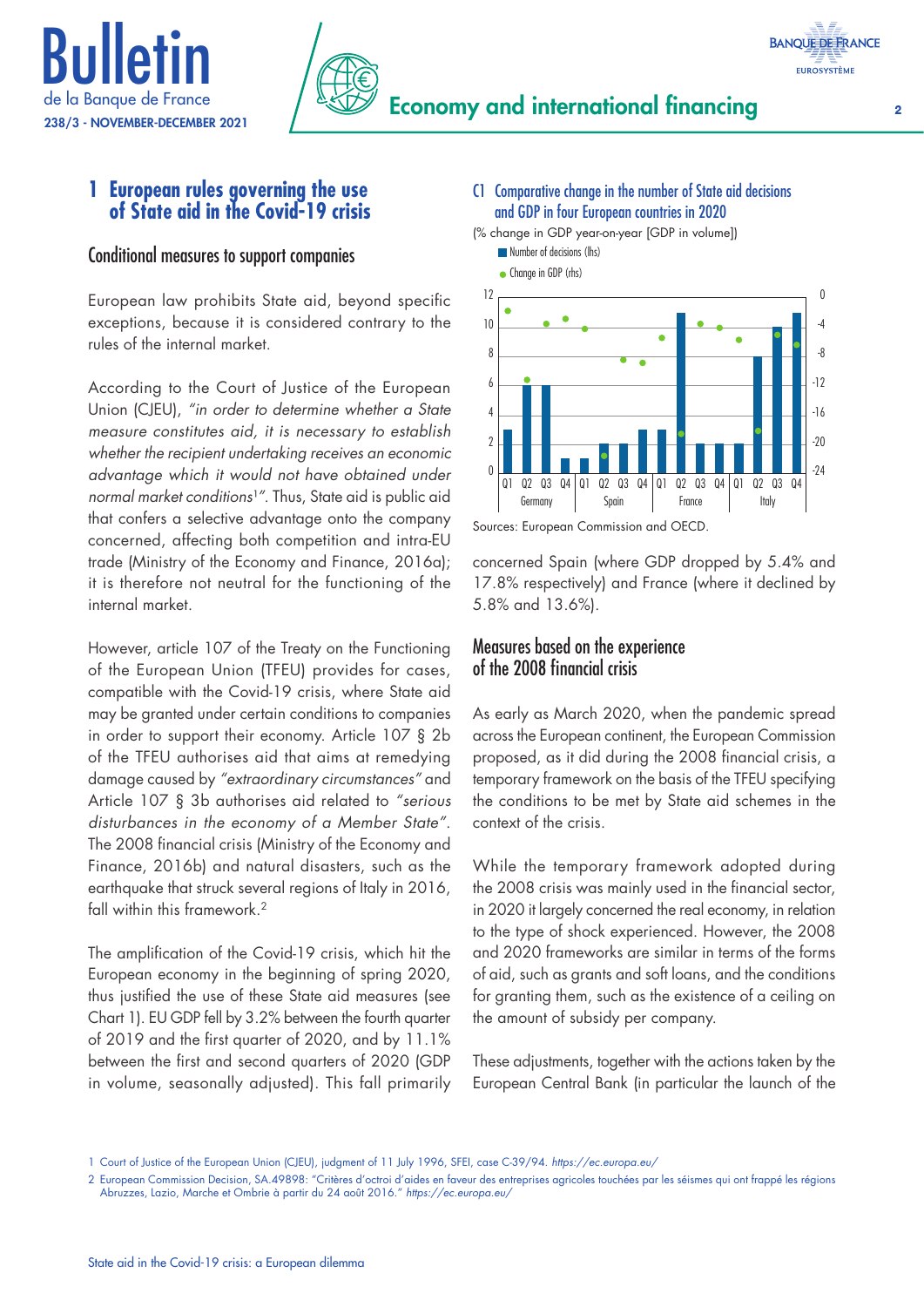



#### Main amendments to the temporary framework for State aid schemes in 2020

|                                                                        | 19 March                                                                                                        | 3 April                                                                                                             | 8 May                                                                                                | 29 June                                                                                              | 13 October                                                                                            |
|------------------------------------------------------------------------|-----------------------------------------------------------------------------------------------------------------|---------------------------------------------------------------------------------------------------------------------|------------------------------------------------------------------------------------------------------|------------------------------------------------------------------------------------------------------|-------------------------------------------------------------------------------------------------------|
| Forms of aid<br>successively<br>added to the<br>temporary<br>framework | Direct subsidies<br>or tax benefits,<br>State-guaranteed<br>loans (SGL), soft loans,<br>export credit insurance | Aid targeted at<br>combating Covid-19<br>(production, R&D, etc.)<br>and supporting<br>employment (wage<br>subsidies | Equity and quasi-equity<br>measures<br>(recapitalisation and<br>subordinated debt<br>instruments)    | Support to micro- and<br>small enterprises,<br>including start-ups                                   | Support to fixed costs<br>not covered by<br>company revenues                                          |
| Extension of<br>the temporary<br>framework                             | At 31 December 2020<br>for all forms of aid                                                                     | At 31 December 2020<br>for all forms of aid                                                                         | At 31 December 2020<br>for all forms of aid<br>Exception at<br>30 June 2021 for<br>recapitalisations | At 31 December 2020<br>for all forms of aid<br>Exception at<br>30 June 2021 for<br>recapitalisations | At 30 June 2020<br>for all forms of aid<br>Exception at<br>30 September 2021<br>for recapitalisations |

Source: European Commission.

Notes: These amendments relate to the types of aid concerned by the temporary framework for State aid schemes (in the context of the Covid-19 crisis) and the deadline for applying for aid.

This temporary framework is based on the Treaty on the Functioning of the European Union.

In addition to these amendments, which apply until 31 December 2020, there is the amendment of 28 January 2021, which extends the aid ceilings and their granting until 31 December 2021, and the amendment of 18 November 2021, which in turn extends the temporary framework until 30 June 2022 and introduces two new measures to directly encourage forward-looking private investment and support business solvency for an additional limited period.

Pandemic Emergency Purchase Programme to deal with the pandemic – PEPP) and the prudential easing of the Single Supervisory Mechanism (SSM), have enabled Europe to act swiftly and forcefully in the face of the economic and financial shocks triggered by the health crisis.

### Measures adjusted during the health crisis

Between March and December 2020, the temporary framework was amended four times. These successive amendments have made it possible to set up new forms of aid, such as targeted aid for the production of coronavirus-related equipment and research and development (R&D) introduced by the April 2020 amendment. They have also made it possible to extend the measures already in force (see table below).

### **2 Massive aid authorised to support the real economy**

### Distribution of aid concentrated in a few countries

In volume terms, the amounts of State aid are substantial: according to the European Commission, the aid authorised for the various Member States at end-December 2020,3 amounted to over EUR 3,000 billion and was extended through 389 decisions.

These amounts, which can be mobilised under State aid schemes, are unevenly distributed across EU Member States, and benefit mainly Germany (over 50%), Italy and France (14% and 13% respectively) – see Chart 2.

The greater share of authorised aid for Germany and, to a much lesser extent, Italy and France is not unrelated to the ratio to GDP. However, the amounts

### C2 Breakdown of "Covid‑19" State aid authorised by the European Commission for EU Member States between 19 March and 31 December 2020

(as a % of total amount)





3 This figure is based on all the measures budgeted in the Commission's communications (*[https://ec.europa.eu/](https://ec.europa.eu/competition-policy/state-aid/latest-news_en)*), and on its own estimates for measures whose amounts do not appear in the communications.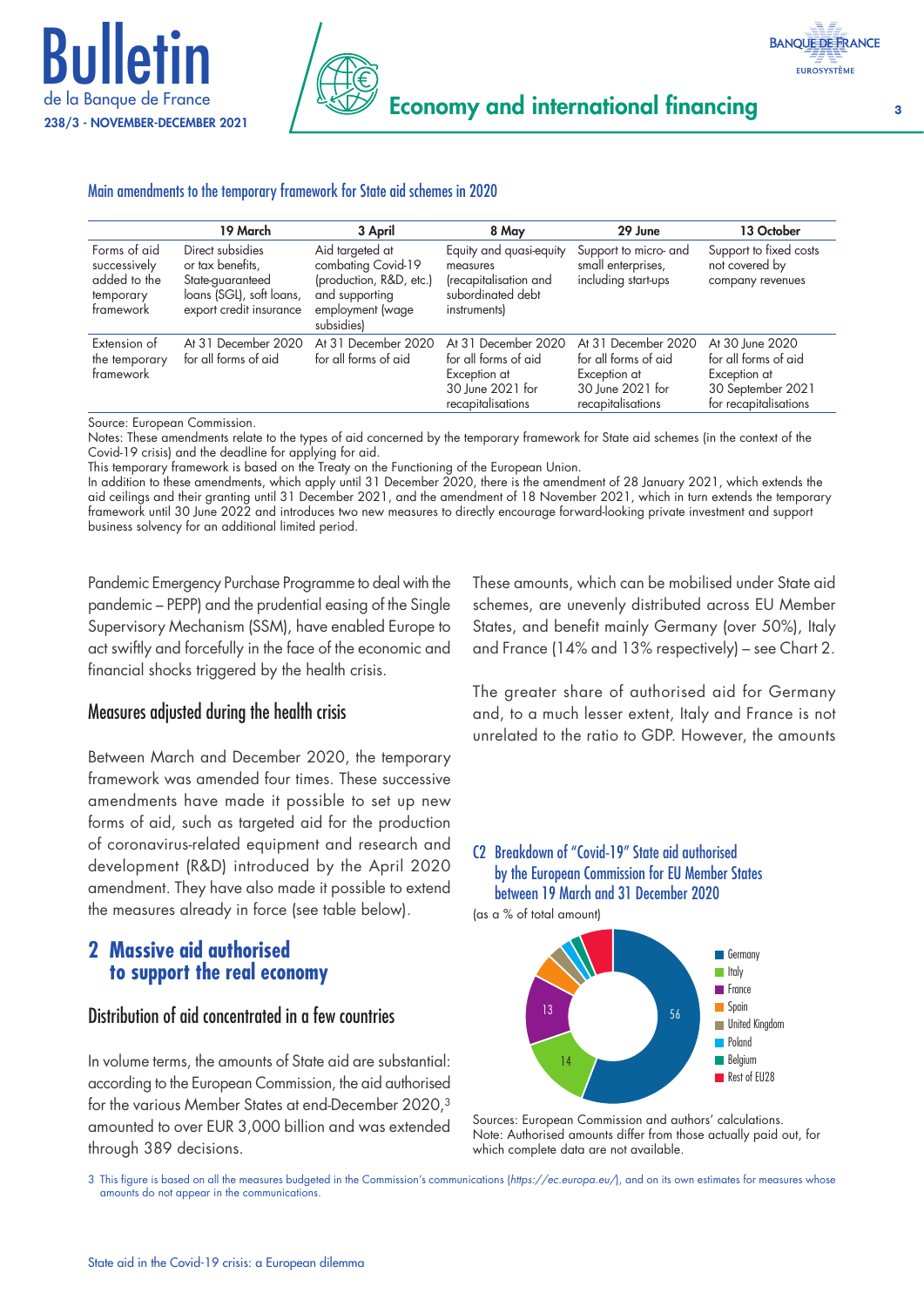



### Aid authorised by the European Commission for EU Member States at 31 December 2020



Source: European Commission.

Notes: The focus is here on Germany because the aid authorised for this country corresponds to more than 50% of the total aid granted at 31 December 2020 and because there is a significant gap between the amount of aid authorised and the amount of aid actually paid out. SGL, State-guaranteed loan.

authorised by the European Commission may differ from the amounts finally disbursed. However, the perspective is different when looking at the distribution of the number of aid decisions (see Chart 3): while Italy stands out with the highest number of decisions, the difference between countries is less pronounced than for the amount of aid relative to GDP. This shows that Member States have made full use of the wide range of authorised aid.

That said, the available data should be treated with caution. The overall amounts announced by the European Commission are not necessarily detailed in the decisions that it publishes by Member State, which makes it impossible to cross-check the information with actual payments. The case of Germany is significant in this respect: most of the aid authorised is in the form of State-guaranteed loans (SGL) and soft loans, the amounts of which have not been systematically published in the Commission's decisions.



### C3 State aid authorised by the European Commission in the context of the Covid‑19 crisis, at 31 December 2020

Sources: European Commission, Eurostat, authors' calculations.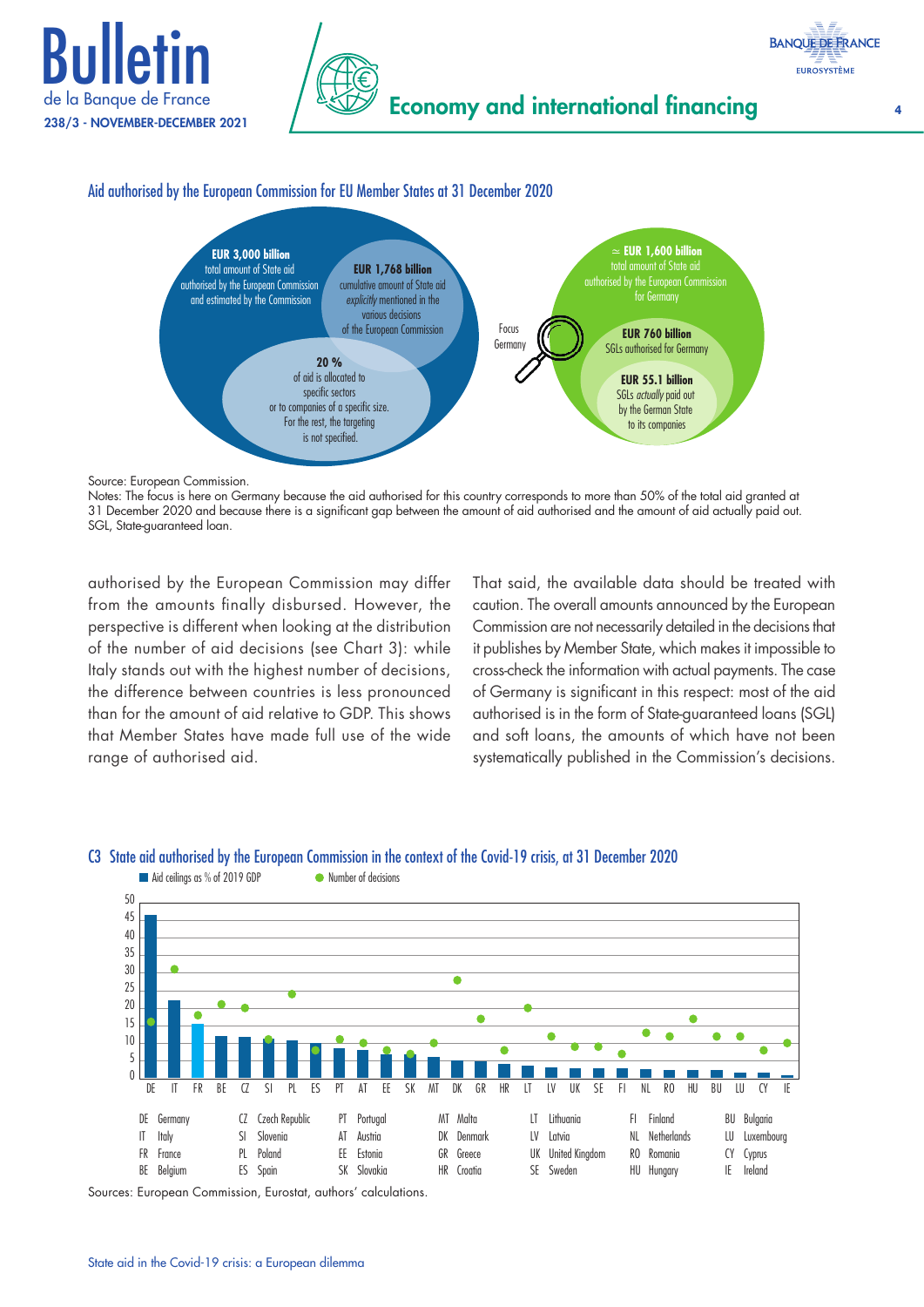



In addition, the amounts authorised are generally close to the ceilings of the various aid schemes and governments do not necessarily disburse them in full. For example, in Germany, while the programmes authorised under the SGLs corresponded to an envelope of over EUR 760 billion, only EUR 51.1 billion had actually been disbursed to companies at 31 December 2020, i.e. about 1.5% of GDP in 2019 (Bruegel, 2020). In comparison (from the same source), of the EUR 450 billion SGL programme authorised for France, EUR 130 billion has actually been paid out to companies, i.e. about 5.4% of French GDP in 2019.

The analysis of health crisis-related State aid varies greatly in precision according to the type of aid, but also according to the distinction made between aid authorised by the European Commission and that actually paid out by Member States (see diagram above). The figures published by the Commission – when they are published – correspond mainly to the overall amounts authorised. As pointed out in a study carried out for the European Parliament (Van Hove, 2020), State aid authorised during this health crisis is difficult to analyse in detail, as the data is partial and unstructured. In particular, it is difficult to compare:

- the amounts of aid authorised and those actually disbursed, which are partially available from the national ministries of finance;
- the amounts allocated and the types of aid, as the framework schemes group together different measures under an overall budget. For example, it is not possible to distinguish between the share of the budget dedicated to soft loans and that dedicated to grants;
- the aid allocated and the beneficiary sectors because of the heterogeneous targeting of the measures. Certain aids are thus defined by sector, while others are defined by company size.

In particular, these difficulties make it tricky to precisely assess the risks associated with the easing of the rules governing State aid that was introduced during the health crisis.

### An unclear sectoral breakdown of State aid

The Commission's communications by State aid scheme shows that the amount of total aid stands at EUR 1,768 billion, which is different, for the reasons described in the previous section, from the overall amount of EUR 3,000 billion put forward by the Commission.

Of this total, only about 20% (EUR 362 billion) was targeted at specific sectors. The main beneficiaries are the health sector and those whose activities are not teleworkable, such as transport and tourism (see box below).4

The remaining State aid is not targeted at any particular sector. A share of this aid is targeted at companies facing difficulties of a specific size rather than a specific sector: SMEs and the self-employed (EUR 193 billion), large enterprises (EUR 49 billion). Other aid is allocated to companies facing difficulties of different sizes and in different sectors (see Chart 4).

Aid granted to SMEs and the self-employed has been substantial, as these economic players have been hard hit by the health control measures. In particular, the self-employed have been confronted, often more than employees, with a very sharp drop in hours worked (European Commission, 2021b).

### C4 Number of "Covid‑19" State aid decisions authorised in a targeted manner between 19 March and 31 December 2020 by the European Commission



Sources: European Commission and authors' calculations. Note: NGO, non-governmental organisation.

<sup>4</sup> Airlines, affected by the crisis, have benefited from these measures. For example, Air France received EUR 7 billion under a decision of 4 May 2020 (SA.59913) and EUR 4 billion under a decision of 6 April 2021 (SA.59913) – see the list of measures on the European Commission's website: *[https://ec.europa.eu/](https://ec.europa.eu/competition-policy/state-aid/coronavirus/temporary-framework_fr) [competition‑policy/](https://ec.europa.eu/competition-policy/state-aid/coronavirus/temporary-framework_fr)*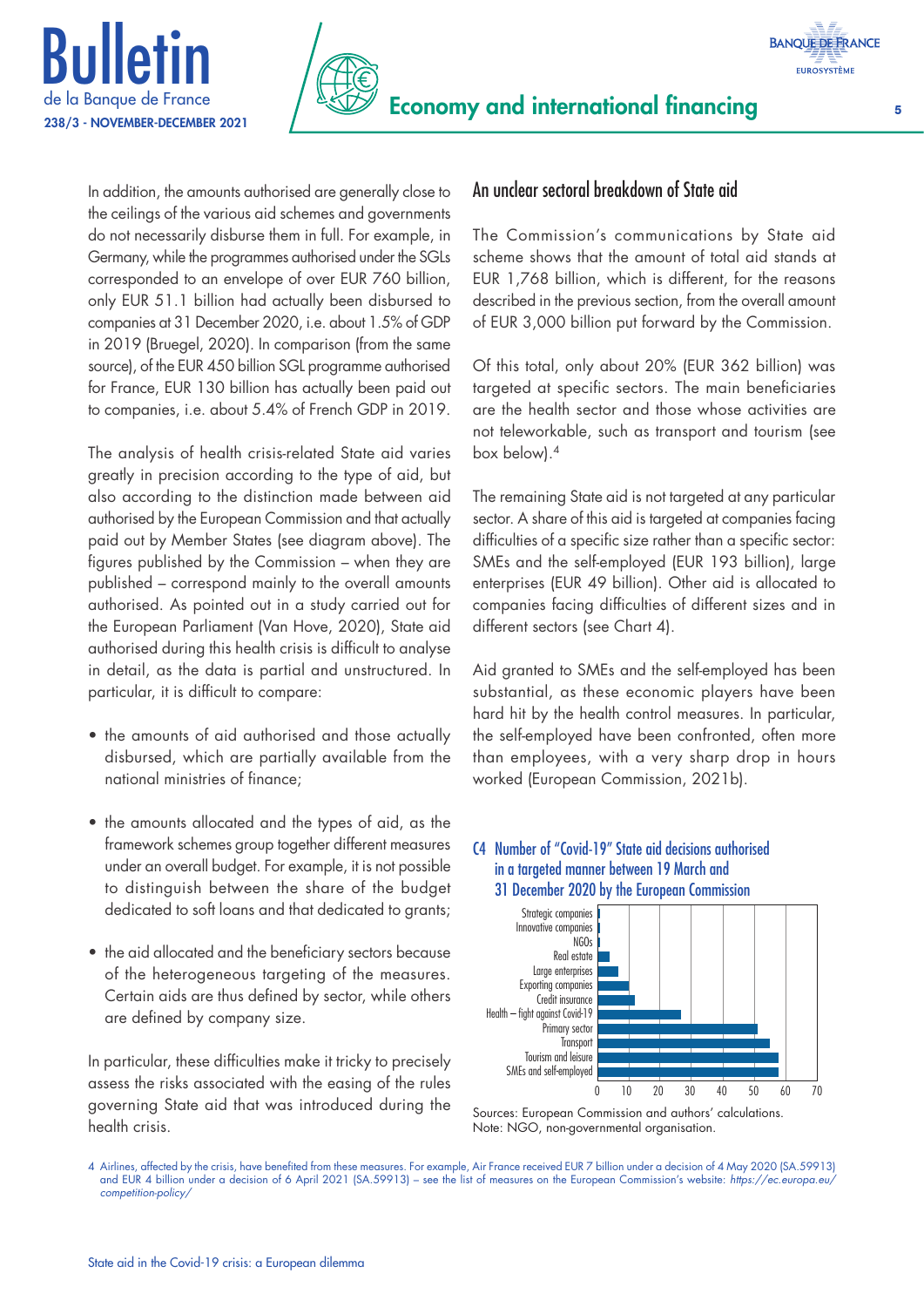





Given its scale (in terms of volume), its wide range of beneficiaries and the way in which it is granted, the State aid authorised by the European Commission

under the temporary framework has de facto acted as a form of insurance mechanism for companies against the economic shock.

### FOCUS ON TWO MAJOR ECONOMIC SECTORS

### Agriculture, forestry and fisheries: use of aid differs across States

State aid authorised<sup>1</sup> for the agriculture, forestry and fisheries sector is not correlated with the way in which the sector was affected by the crisis in 2020. For a fairer view, it is also necessary to take into account the aid allocated under the Common Agricultural Policy (CAP).

Three cases stand out. On the one hand, some countries, such as Estonia, have not requested any aid for this sector, despite a sharp drop in the gross value added produced in the second and third quarters of 2020. Similarly, Germany has not applied for any specific State aid for this sector (which records a fall in gross value added growth). This may be linked to the fact that the country's applications are not very sector-specific. On the other hand, some Member States, which have been considerably impacted by the crisis, have requested authorisations for substantial aid, which was granted in the second quarter of 2020 or with a one‑quarter lag. Finally, some Member States, such as Italy, have requested authorisations for aid although activity in the sector has remained stable.

Covid‑19 State aid authorised by the European Commission for agriculture, forestry and fisheries, and change in the sector's gross value added in 2020



(aid as % of GDP [current prices], change in value added in % and year-on-year [VA at market prices])

Note: Official exit of the United Kingdom from the European Union on 31 January 2020. Sources: European Commission, Eurostat, authors' classification (detailed data in appendix).

1 As indicated earlier in the article, the amounts authorised differ from those actually paid out, for which we do not have complete data.

.../...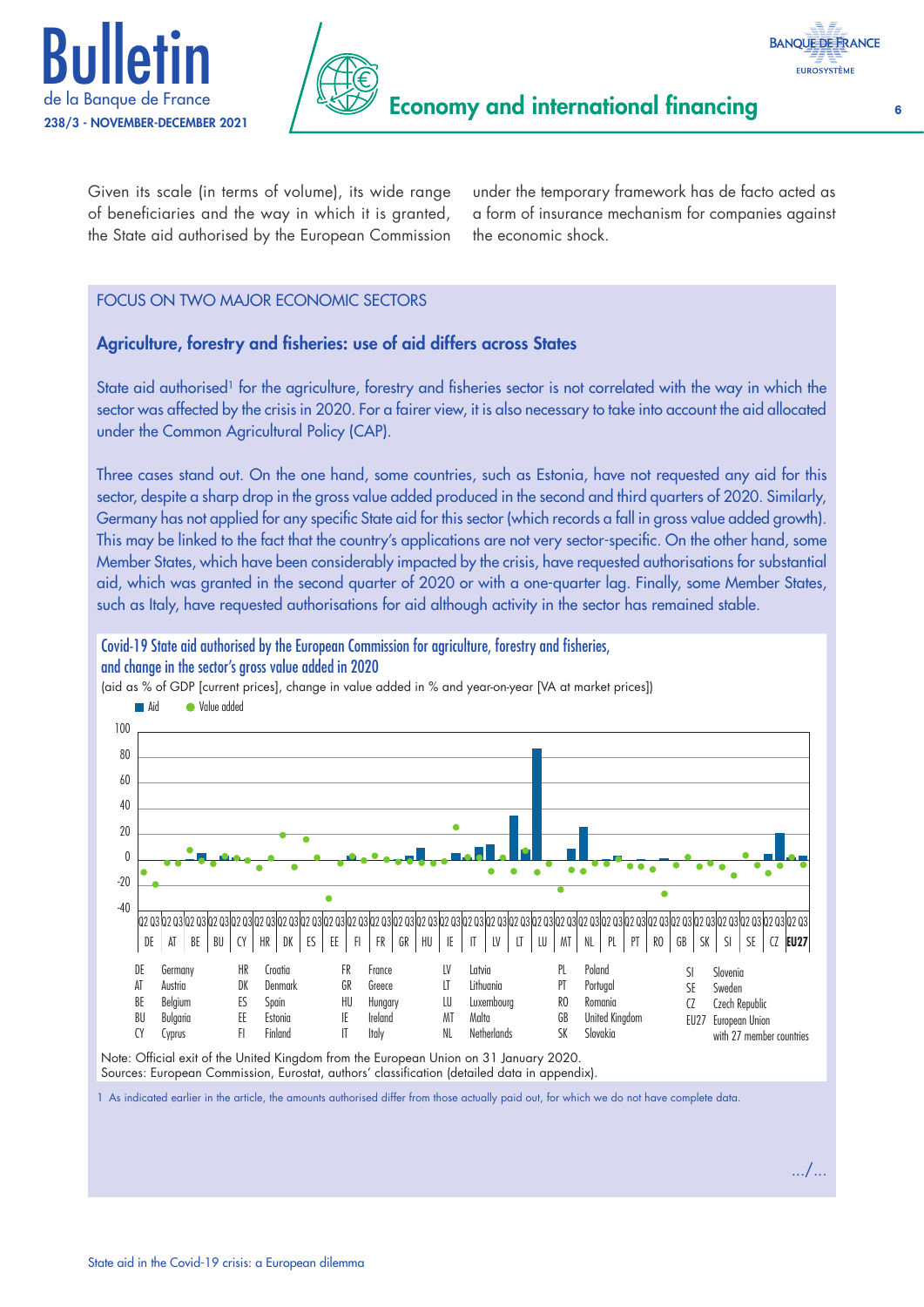



# The trade, transport, catering and accommodation sectors are the most affected

### by the Covid‑19 crisis and the most strongly supported

The Covid-19 crisis has largely affected the non-"teleworkable" sectors of trade, transport, catering and accommodation, due to the closure of borders as well as places receiving the public. Gross value added dropped sharply in the second and third quarters of 2020. At the same time, these sectors received considerable support through State aid authorised on the basis of the temporary framework and its amendments, including, for example, a conditional recapitalisation measure subject to certain conditions which has largely benefited airlines.

However, the countries that have received the most aid for these sectors are not those that are the most affected by the crisis compared to the rest of the European Union (EU). Thus, in the second and third quarters of 2020, gross value added in these sectors posted a decline of 14% and 2% in Germany, compared with an average of 24% and 8% in the EU. In this respect, France and Portugal have suffered more than the EU average, but much less than countries such as Malta, where no specific State aid for these sectors had been put in place by end‑2020, despite a 52% fall in gross value added in the second quarter of 2020.



### **3 The use of State aid carries risks**

### A risk of extending the temporary framework

As mentioned earlier, the temporary framework for State aid has been used extensively, in terms of its various forms (which have become increasingly varied with each amendment), the beneficiary sectors and the amounts announced. It was also extended in 2021 (see table above). In December 2020, when it had initially been

planned to end the use of the temporary framework, the number of aid measures authorised by the Commission was over 40, a level approaching that of May (see Chart 5). The large volume of aid authorised at the end of 2020 (over EUR 20 billion in December 2020 alone) shows the difficulty of exiting the temporary framework deployed during the first wave of the pandemic.

The EUR 3,000 billion in aid authorised in one year during the Covid-19 crisis (389 Commission decisions)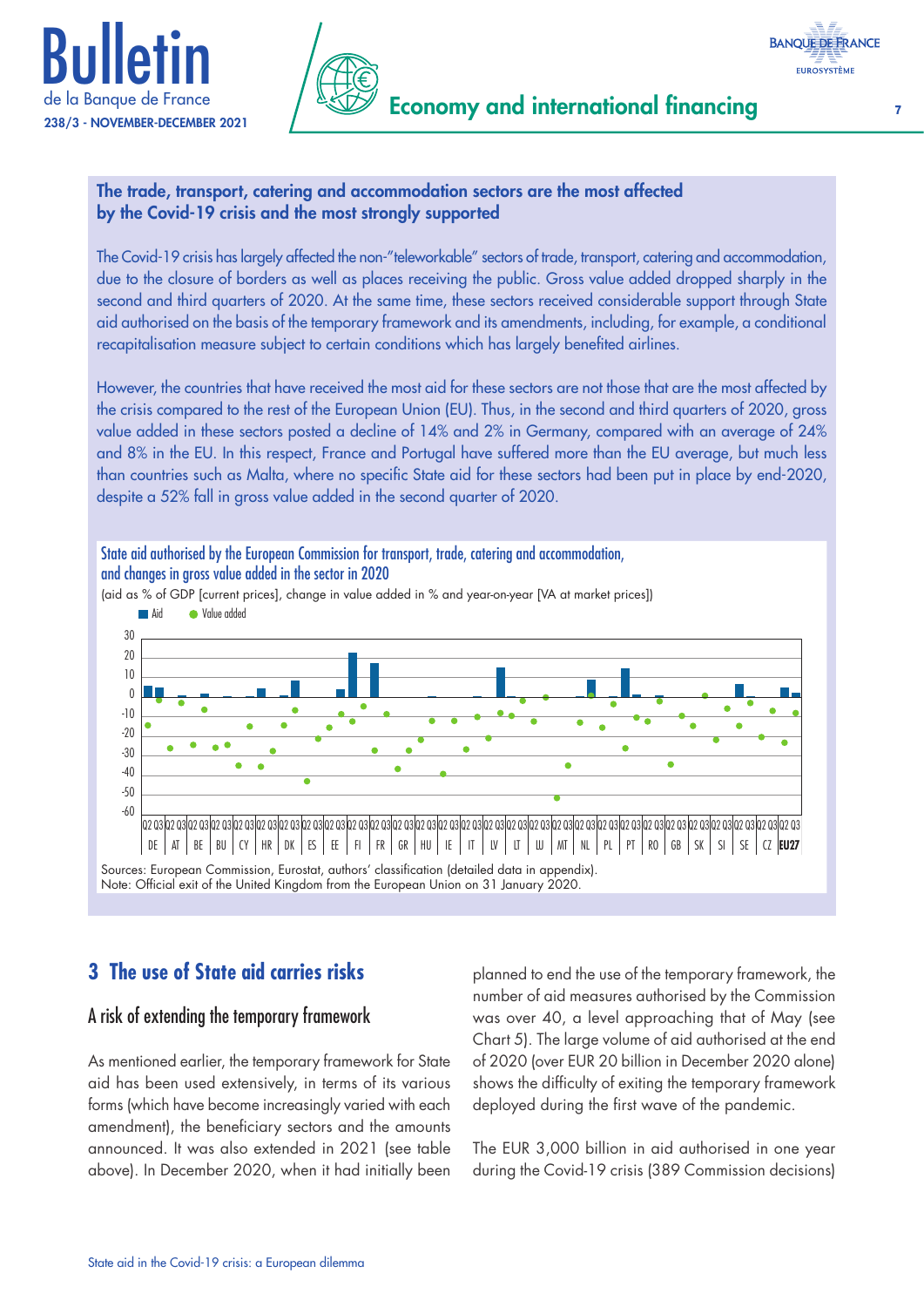



### C5 Monthly number of Covid‑19 State aids authorised in 2020 by the European Commission in the context of the Covid-19 crisis

Source: European Commission.

can be compared to the EUR 5,500 billion in aid (450 decisions) authorised over the period 2008-2011 and during the European sovereign debt crisis from 2013 until October 2014.

As regards the temporary framework adopted in 2008, it had been amended several times and remained in force until December 2011. In 2013, in the context of the sovereign debt crisis, the European Commission had also published rules on authorised State aid for banks (Ministry of the Economy and Finance, 2016b).

### A risk of distortion of competition in the internal market

One reason for the Commission's strict supervision of State aid in normal times is the risk of distortion of competition (possible domino effects<sup>5</sup>) within the single market. With over EUR 3,000 billion in aid authorised between March and December 2020, State aid can therefore be a cause for concern, as shown by the reaction of European Commissioner for Competition, Margrethe Vestager, to the German schemes in May 2020 (Agence Europe, 2020).

In order to limit this risk of distortion of competition, the European institutions have at their disposal ex ante and ex post control mechanisms for decisions on State aid. Before a decision is taken, the Commission requires the beneficiary company to meet certain conditions, such as those required of Air France in the context of its recapitalisation by the French government, in order to avoid any distortion in the air transport market (European Commission, 2021c). In this case, the conditions included, among other things, Air France's provision of 18 slots per day at Paris-Orly airport to a competing carrier, and public transparency on the use of the aid received, "*including on how the use of the aid received supports the companies' activities in line with EU and national obligations linked to the green and digital transformation*" (European Commission, 2021c).

Meanwhile, the judgments of the General Court of the European Union (GCEU) provide an ex post safeguard mechanism for State aid decisions. Still in the aviation sector, in the context of the Covid-19 crisis, the GCEU indicated, for example, that State aid authorised by the European Commission for Sweden and Denmark in favour of the SAS company and for Finland in favour of the Finnair company, and which was the subject of an action for annulment by Ryanair, was compatible with EU rules.<sup>6</sup>

Lastly, in April 2021, the European Commission published a study on the application of State aid in 2020, which concludes that it had a limited effect on competition conditions during the Covid-19 crisis (Mathieu Collin et al., 20217). In addition, the amount of State aid actually paid out at end-2020 was relatively low compared to the aid authorised by the Commission (EUR 544 billion paid out of EUR 3,000 billion authorised). Nevertheless, Spain, France and Italy stand out as having spent the most on State aid in relation to their pre-crisis GDP,

**BANQUE DE FRANCE** 

<sup>5</sup> The domino effect of State aid arises when a company benefits from aid in one Member State, but a company in the same sector in another Member State does not; the latter company will then lobby to benefit from State aid in its country as well – see Motta and Peitz (2020).

<sup>6</sup> Judgement of the General Court of Justice of the European Union of 14 April 2021 on Ryanair DAC v. European Commission [T-388/20](https://curia.europa.eu/juris/document/document.jsf?text=&docid=239866&pageIndex=0&doclang=FR&mode=lst&dir=&occ=first&part=1&cid=2572973) (on Finnair), [T-378/20](https://curia.europa.eu/juris/document/document.jsf?text=&docid=239864&pageIndex=0&doclang=fr&mode=lst&dir=&occ=first&part=1&cid=9623485) (Danish aid to SAS) and [T-379/20](https://curia.europa.eu/juris/document/document.jsf?text=&docid=239863&pageIndex=0&doclang=fr&mode=lst&dir=&occ=first&part=1&cid=4010191) (Swedish aid to SAS).

<sup>7</sup> See Chart 3 in the study by Mathieu Collin et al. (2021) on the relationship, in each Member State, between aid spending as a percentage of GDP and GDP loss in 2020 compared to 2019.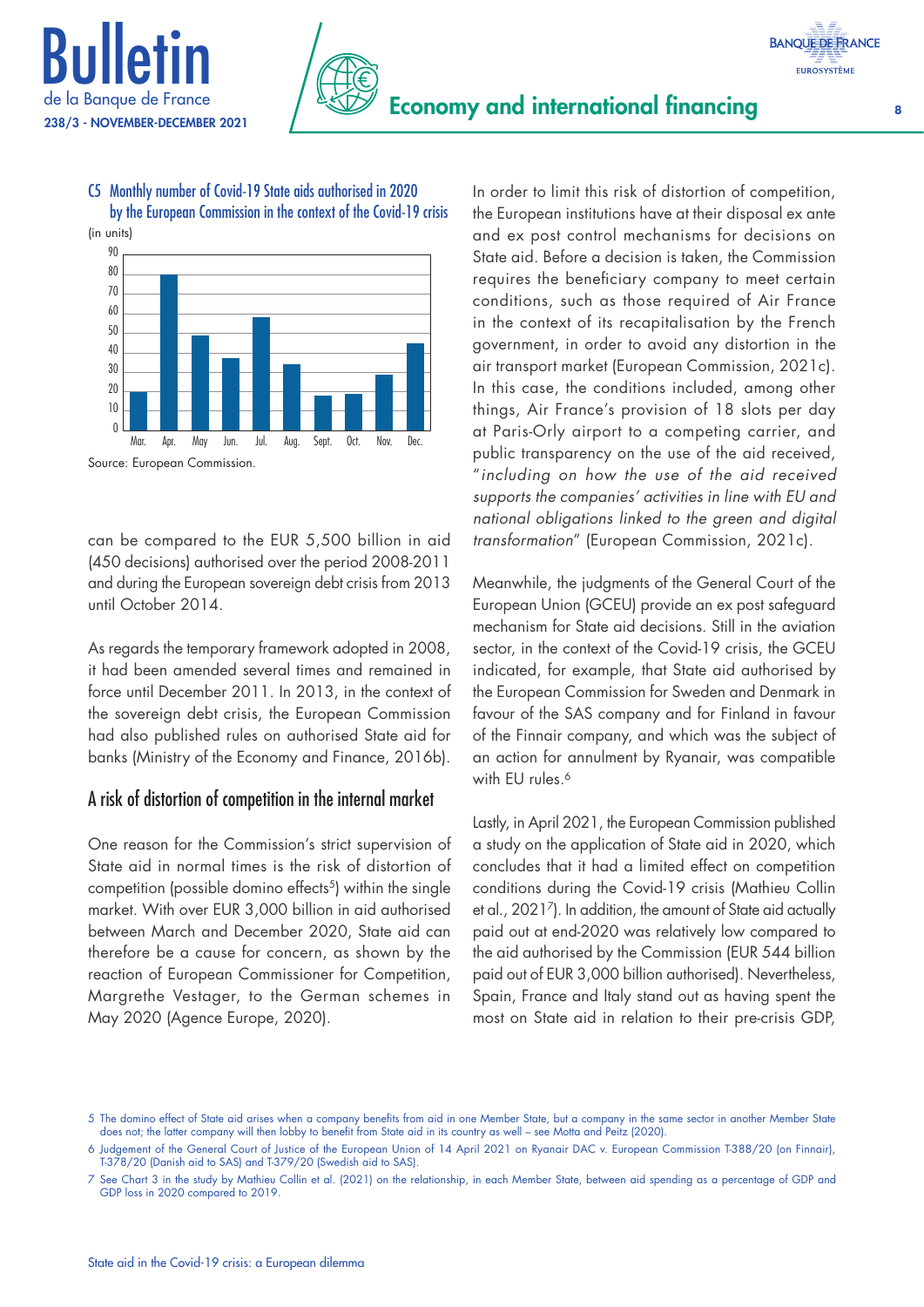



with ratios of 7.5%, 6.5% and 6% respectively at end-December 2020, compared with 3% for Germany, for example.<sup>8</sup>

However, greater vigilance is still required. In the primary sector and the trade, transport, catering and accommodation sectors, it is not necessarily the Member States where these activities have been most affected that have made the most use of State aid measures to support them (see box above).<sup>9</sup> However, these sectors may also have benefited from other forms of support.

### A risk of contradiction with long‑term European objectives

State aid is intended to support companies that are facing difficulties due to the health crisis. However, these include companies in sectors with high  $CO<sub>2</sub>$ emissions, such as air transport<sup>10</sup> (see Box 2 above). Providing public resources to these sectors could appear to divert Europe from its long-term objective of carbon neutrality, which includes dedicating to climate action at least 25% of the EU's long-term budget (European Commission, 2019) and 30% of the July 2020 recovery plan expenditure (European Council, 2020).

The existence and nature of conditionality attached to State aid is a key element in ensuring the coherence of crisis actions and compliance with European long-term objectives. Now, the Commission applies targeted and proportionate State aid control in the EU to "*make sure that national support measures are effective in helping the affected undertakings during the Covid‑19 outbreak [...], keeping in mind the importance of meeting the green and digital twin transitions in accordance with EU objectives*" (European Commission, 2021a – see section 1.2).

More specifically, the 13 May 2020 amendment to the temporary framework, which introduces recapitalisation measures as a new form of State aid, conditions the granting of such instruments. Large undertakings must thus report on "*how the aid received*  *supports their activities in line with EU objectives and national obligations linked to the green and digital transformation, including the EU objective of climate neutrality by 2050*" (European Commission 2021a – see section 3.11). This condition was, for example, stated in the European Commission's decision on Air France (European Commission, 2021c).

### **4 Anticipating the consequences of the phasing out of State aid measures**

In April 2021, the European Systemic Risk Board (ESRB), the macroprudential authority for the euro area, raised concerns about a likely increase in the number of insolvent firms after the end of government support measures (ESRB, 2021). However, this fear has eased in recent months.

However, if aid were to be maintained over the long term, some non-productive companies could be artificially supported, which would multiply the number of "zombie" companies. However, according to several studies, this risk has not been established in some countries, including France. While public aid schemes (State aid and other public support measures) reduce the number of weakened firms, they do not change their distribution in terms of productivity (Bénassy-Quéré, 2021; Cros et al., 2020).

Drawing on the experience of the 2008-2011 financial crisis, the European Commission has proved to be responsive and adaptable in its implementation of the temporary framework for State aid in the health crisis. It is also up to the Commission to ensure that these rules facilitate the exit from the crisis and in particular the sectoral reallocation that the crisis has sped up, while meeting the objectives linked to the green and digital transition of the European economy, and without adversely affecting the internal market. Like the 2008-2011 framework, the current temporary framework will probably remain in force for several years, with a gradual exit.

8 Ibid, Chart 1.

<sup>9</sup> This is authorised aid. We do not have any data for actual aid paid out.

<sup>10</sup> According to calculations by the Agence de l'environnement et de la maîtrise de l'énergie (ADEME), a long-distance flight emits about 12 times more CO<sub>2</sub> than the same journey by train (Commissariat général au développement durable, 2010 – see page 170).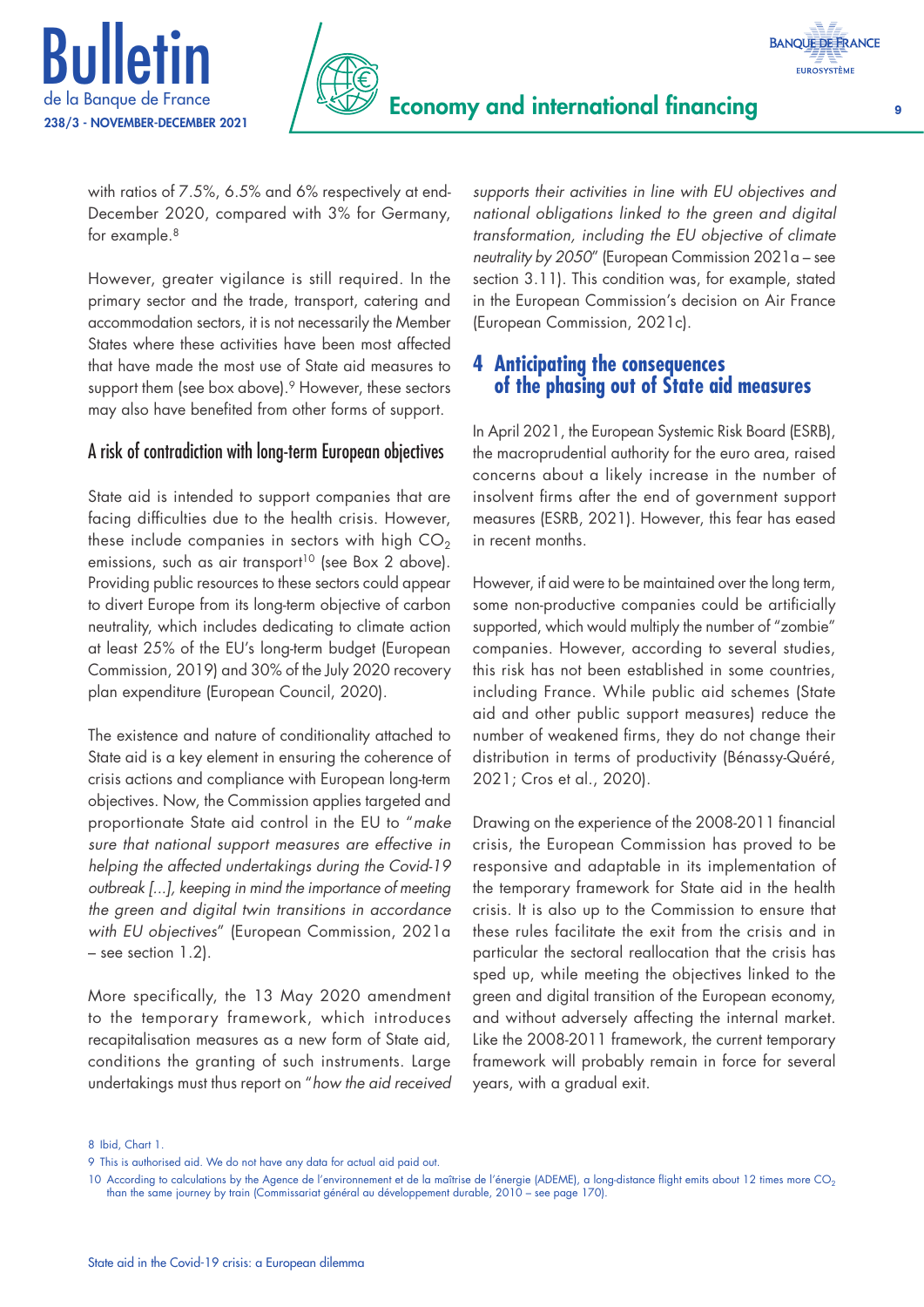



**BANQUE DE FRANCE EUROSYSTÈME** 

This period also presents an opportunity to carry out structural reforms for the European economy, such as the simplification of bankruptcy regimes<sup>11</sup> – given that the effectiveness of these regimes differs from one Member State to another (ESRB, 2021).

Finally, the massive and prolonged use of State aid during this Covid-19 crisis also invites questions about the evolution of EU competition policy. Several State aid reforms are included in the European Commission's work

programmes for 2021 and 2022. In particular, they aim at simplifying and adapting the rules on the use of State aid in forward-looking sectors, such as technological innovation and the green transition, but also social services, health, agriculture and fisheries (European Commission, 2020 and 2021d). These reforms show that the use of State aid is evolving pragmatically, with the Commission learning from crises and structural changes, while maintaining the balance between necessary support to the European economy and preservation of the internal market.

11 European Commission Capital Markets Union Action Plan, including action to reform bankruptcy regimes in the EU. See also in the future the effects of the transposition of the European directive on restructuring and insolvency.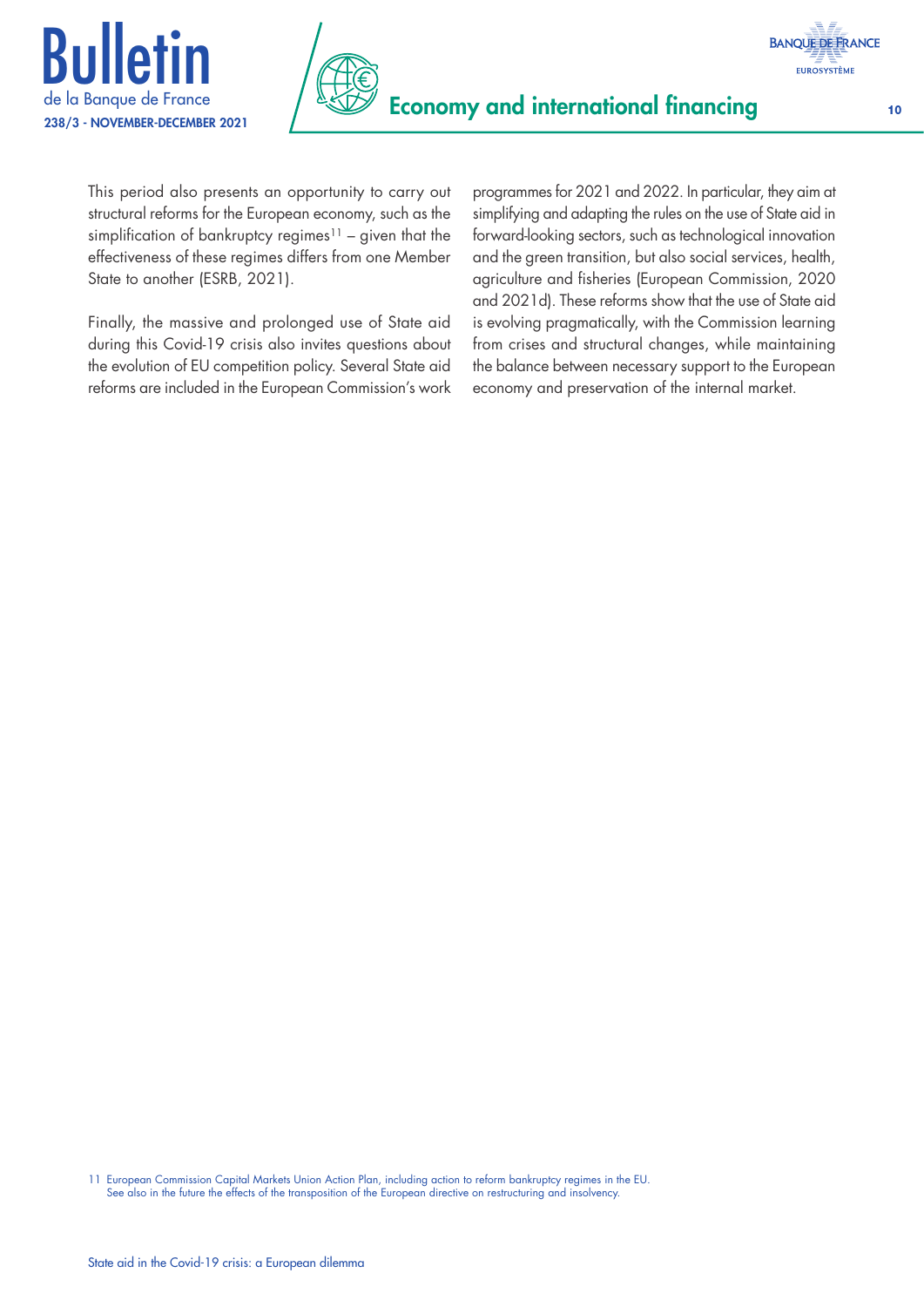



### Economy and international financing the 11



# **References**

### Agence Europe (2020)

"Differences in state aid distort single market, worries Margrethe Vestager", *Europe Daily Bulletin*, No. 12489, May.

### Bénassy-Quéré (A.) (2021)

"2021, l'année des zombis?", *Trésor‑info*, January.

### Bruegel datasets (2020)

*Loan guarantees and other national credit‑support programmes in the wake of COVID‑19*, 25 November.

### Commissariat général au développement durable – CGDD (2010)

*La mobilité des Français – Panorama issu de l'enquête nationale transports et déplacements 2008*, coll. "La Revue" du service de l'Observation et des Statistiques (SOeS), December.

### Cros (M.), Épaulard (A.) and Martin (P.) (2020)

"Les défaillances d'entreprise dans la crise Covid-19: zombification ou mise en hibernation?", *Focus*, No. 51, Conseil d'analyse économique, December.

### European Commission (2019)

"The European Green Deal", communication, December.

### European Commission (2020)

*Commission Work Programme 2021 – A Union of vitality in a world of fragility*, communication, October.

### European Commission (2021a)

*Temporary framework for State aid measures to support the economy in the current Covid‑19 outbreak*, communication, January.

### European Commission (2021b)

*Employment and Social Developments in Europe – ESDE Quarterly Review*, March.

### European Commission (2021c)

*State aid: Commission approves up to €4 billion French measure to recapitalise Air France*, press release, 6 April.

### European Commission (2021d)

*Commission Work Programme 2022 – Making Europe stronger together*, communication (Annexes 1 to 5), October.

### European Council (2020)

*Special meeting of the European Council (17-21 July 2020) – Conclusions*, note, July.

### European Systemic Risk Board – ESRB (2021)

*Prevention and management of a large number of corporate insolvencies*, European Systemic Risk Board (ESRB), April.

### Mathieu Collin (A.), Boddin (V.) and Van de Casteele (K.) (2021)

"The use of COVID-19 related State aid measures by EU Member States", *State aid brief*, No. 1, Competition Directorate General of the European Commission, March.

### Ministry of the Economy and Finance (2016a)

"La notion d'aide d'État", *Vade‑mecum des aides d'État*, fact sheet 1.

### Ministry of the Economy and Finance (2016b)

"Les aides au secteur bancaire dans le contexte de la crise financière depuis 2008", *Vade‑mecum des aides d'État*, fact sheet 14.

### Motta (M.) and Peitz (M.) (2020)

"State Aid Policies in Response to the COVID-19 Shock: Observations and Guiding Principles", *Interenomics*, Vol. 55, No. 4, July-August, pp. 219-222.

### Van Hove (J.) (2020)

"Impact of state aid on competition and competitiveness during the Covid-19 pandemic: an early assessment", European Parliament, December.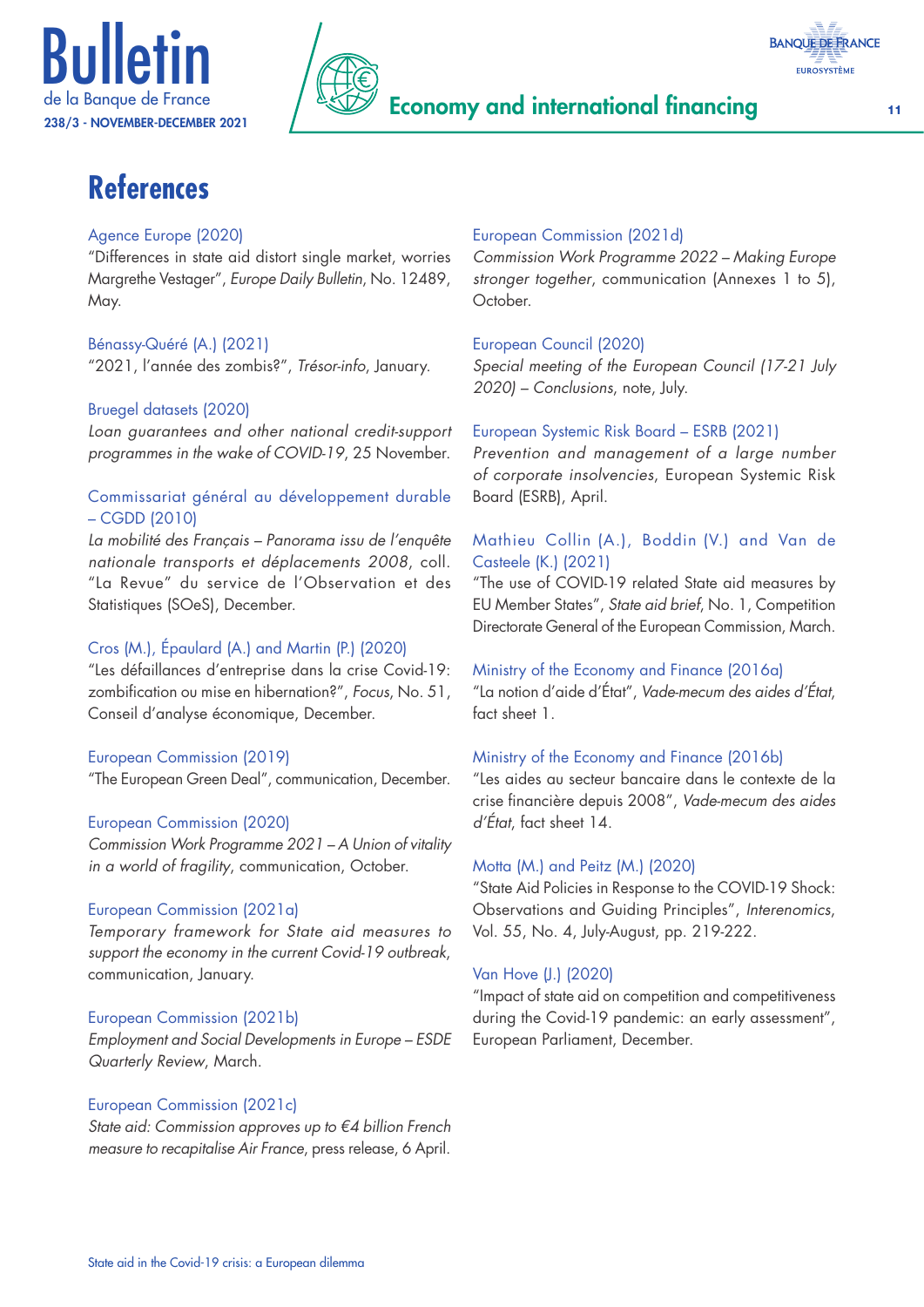





# **Appendix** Data from the charts in the box

### State aid and changes in gross value added in 2020 for the agriculture, forestry, fisheries, and trade, transport, catering & accomodation sectors

|           | Quarter        |                           | Agriculture, forestry and fisheries      |                         |                           | Trade, transport and catering & accomodation |                |
|-----------|----------------|---------------------------|------------------------------------------|-------------------------|---------------------------|----------------------------------------------|----------------|
|           |                |                           | State aid <sup>a)</sup><br>Value addedb) | State aid <sup>a)</sup> |                           | Value added <sup>b)</sup>                    |                |
|           |                | Amount<br>in EUR millions | Share of GDP<br>in $%$                   | Growth<br>rate          | Amount<br>in EUR millions | Share of GDP<br>in %                         | Growth<br>rate |
| Germany   | Q2             | 0.0                       | 0.0                                      | $-10$                   | 6,550.0                   | 6.0                                          | $-14$          |
|           | Q3             | 0.0                       | 0.0                                      | $-19$                   | 6,026.0                   | 4.8                                          | $-2$           |
| Austria   | Q2             | 0.0                       | 0.0                                      | $-2$                    | 0.0                       | 0.0                                          | $-26$          |
|           | Q3             | $0.0\,$                   | 0.0                                      | $-3$                    | 150.0                     | 0.8                                          | $-3$           |
| Belgium   | Q2             | 0.2                       | 0.0                                      | 8                       | 0.0                       | 0.0                                          | $-24$          |
|           | Q3             | 45.0                      | 4.8                                      | $-1$                    | 328.2                     | 1.8                                          | -7             |
| Bulgaria  | Q2             | 0.0                       | 0.0                                      | $-3$                    | 0.0                       | 0.0                                          | $-26$          |
|           | Q <sub>3</sub> | 29.0                      | 3.2                                      | 3                       | 4.4                       | 0.2                                          | $-25$          |
| Cyprus    | Q2             | 1.8                       | 1.8                                      | 1                       | 0.0                       | 0.0                                          | $-35$          |
|           | Q3             | 0.5                       | 0.5                                      | $\mathbf 0$             | 6.3                       | 0.5                                          | $-15$          |
| Croatia   | Q2             | 0.0                       | 0.0                                      | -6                      | 80.0                      | 4.6                                          | $-36$          |
|           | Q3             | 0.0                       | 0.0                                      | 1                       | 0.0                       | 0.0                                          | $-28$          |
| Denmark   | Q2             | 0.0                       | 0.0                                      | 19                      | 137.0                     | 1.2                                          | $-15$          |
|           | Q3             | 0.0                       | 0.0                                      | $-6$                    | 1,024.0                   | 8.1                                          | $\sim$         |
| Spain     | Q2             | 0.0                       | 0.0                                      | 16                      | 0.0                       | 0.0                                          | $-43$          |
|           | Q3             | 0.0                       | 0.0                                      | $\overline{2}$          | 0.0                       | 0.0                                          | $-21$          |
| Estonia   | Q2             | 0.0                       | 0.0                                      | $-30$                   | 0.0                       | 0.0                                          | $-16$          |
|           | Q3             | 0.0                       | 0.0                                      | $-3$                    | 50.0                      | 3.9                                          | $-9$           |
| Finland   | Q2             | 40.0                      | 2.9                                      | 3                       | 1,606.0                   | 22.4                                         | $-12$          |
|           | Q3             | 0.0                       | 0.0                                      | $-1$                    | 0.0                       | 0.0                                          | $-5$           |
| France    | Q2             | 0.0                       | 0.0                                      | 3                       | 12,071.0                  | 17.2                                         | $-27$          |
|           | Q3             | 0.0                       | 0.0                                      | 0                       | 0.0                       | 0.0                                          | -9             |
| Greece    | Q2             | 10.0                      | 0.6                                      | $-2$                    | 0.0                       | 0.0                                          | $-37$          |
|           | Q3             | 51.2                      | 3.0                                      | $-1$                    | 0.0                       | 0.0                                          | $-27$          |
| Hungary   | Q2             | 99.0                      | 9.1                                      | $-2$                    | 0.0                       | 0.0                                          | $-22$          |
|           | Q3             | 0.0                       | 0.0                                      | $-3$                    | 23.5                      | 0.4                                          | $-12$          |
| Ireland   | Q2             | 0.0                       | 0.0                                      | $-1$                    | 0.0                       | 0.0                                          | $-39$          |
|           | Q3             | 50.0                      | 5.1                                      | 26                      | 0.0                       | 0.0                                          | $-12$          |
| Italy     | Q2             | 112.0                     | 1.7                                      | 2                       | 0.0                       | 0.0                                          | $-27$          |
|           | Q3             | 1,200.0                   | 9.9                                      | 2                       | 199.5                     | 0.2                                          | $-10$          |
| Latvia    | Q2             | 37.0                      | 11.9                                     | $-9$                    | 0.0                       | 0.0                                          | $-21$          |
|           | Q3             | 0.1                       | 0.0                                      | 2                       | 250.0                     | 14.9                                         | $-8$           |
| Lithuania | Q2             | 89.5                      | 34.4                                     | $-9$                    | 5.0                       | 0.2                                          | $-10$          |
|           | Q3             | 67.5                      | 7.4                                      | $\overline{7}$          | 0.0                       | 0.0                                          | $-2$           |